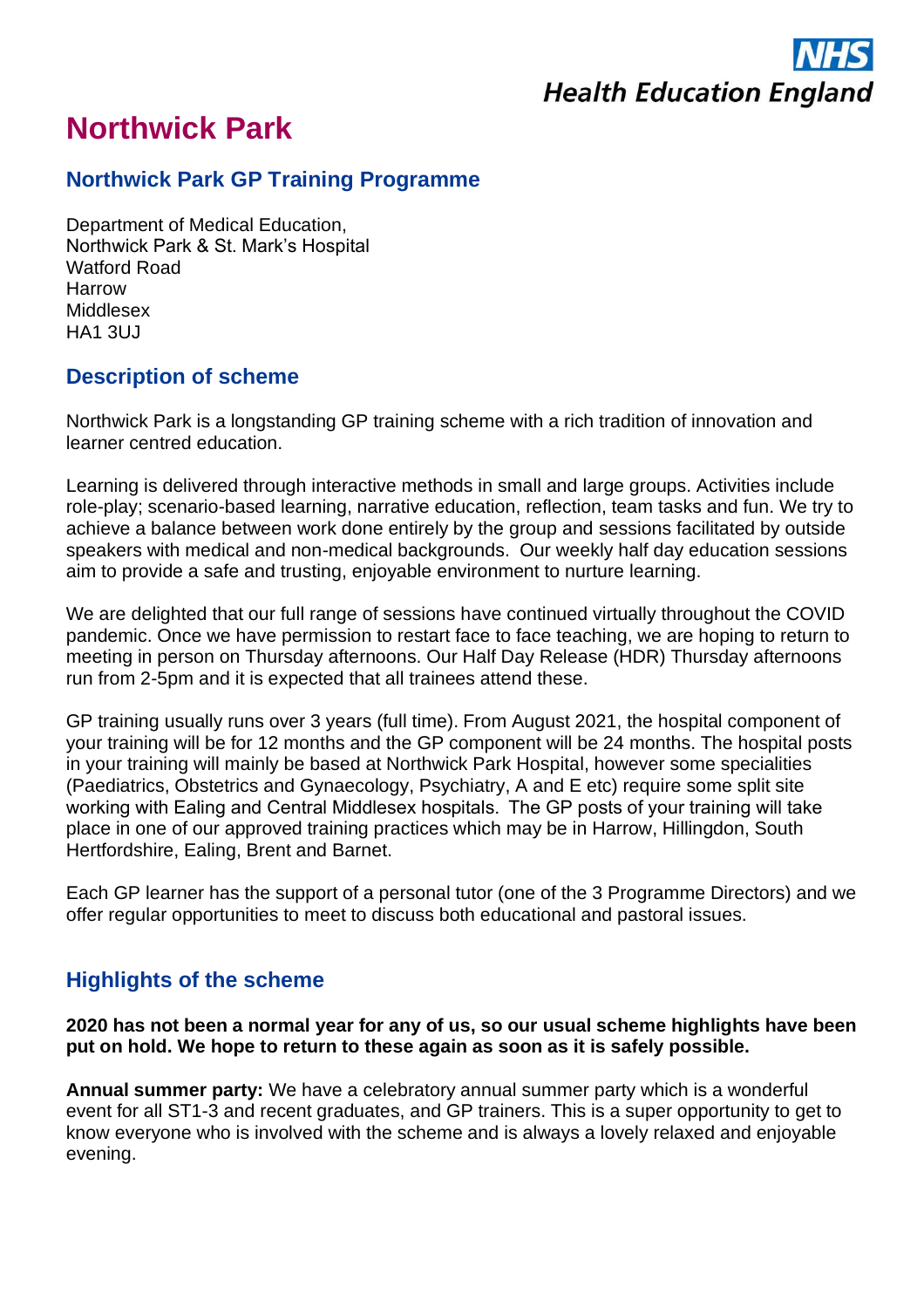### **Document title here**

**Annual Away Day:**A high point of the year is our Away Day, which consists of a circuit of clinical seminars from both consultants and GP's with special interests, followed by an afternoon of topics on the wider GP curriculum.

**Annual 2 day Training Event:**One of the great highlights of our Northwick calendar, is the Annual Northwick Park training event. This is usually in November at Cumberland Lodge, Great Windsor Park. Our training event consist of educational sessions by Programme Directors and experienced external facilitators. We cover a wide variety of topics such as leadership, GP professionalism, wellbeing, decision making, critical reasoning, consultation and clinical skills. During the course we also run a hugely popular clinical scenarios circuit with highly trained actors, facilitated by experienced GP trainers. There is a great emphasis on threading team building, making good friendships and bonding during this whole event. Some recent comments from the trainees on this event:

"The residential is an extremely important and valued aspect of the VTS scheme. We gain so much educationally and personally and it's fun!"

"Highly important for development as a General Practitioner because of the space and time provided to reflect on and improve on performance."

"Highlights for me include, team bonding, environment away from usual regular sessions, developing new skills. The CSA actors and simulation was invaluable."

#### **Testimonials:**

"Thank you PDs another very useful session. What a fantastic term of virtual learning delivered despite the whole pandemic!" Dr V (GPST1 August 2020)

"The VTS scheme gave me not just excellent clinical experience, but perhaps more importantly ways of understanding people and myself. The value given to understanding and nurturing the doctor-patient relationship (particularly through use of Balint groups), continues to influence my daily practice. We were always given the chance to shape our own VTS session content and style and had several multi-disciplinary learning sessions to give the wider health context to clinical issues. I found myself supported to be able to find my own identity as a learner, doctor and healer and can only thank the Incredibly creative and thoughtful role models and leaders of our scheme who shaped our learning culture". *Ellie Worthington GP Harrow*

"Northwick Park was a real eye opener for me; I will be forever grateful for how the GP VTS (vocational training scheme) approached our development into confident, safe and happy GPs for the future! My medical school (and foundation programme) taught me how to think about Medicine, and patients. But Northwick Park taught me how to feel about those same things. How to care for my patients, my colleagues and myself. How to become the GP I am today - going into work every day with a smile, ready for whatever challenges my patients bring through the door". *James McNally, GP Oxford*

"The Northwick Park VTS became a second family for me as I continued my professional journey. Many of those I learnt with, I am still good friends with. The course developed skills which I still use today. The tutors are engaging, supportive and very student centred. They provided continual guidance through and after my time at the VTS". *Jay Vyas, GP Partner Hertfordshire*